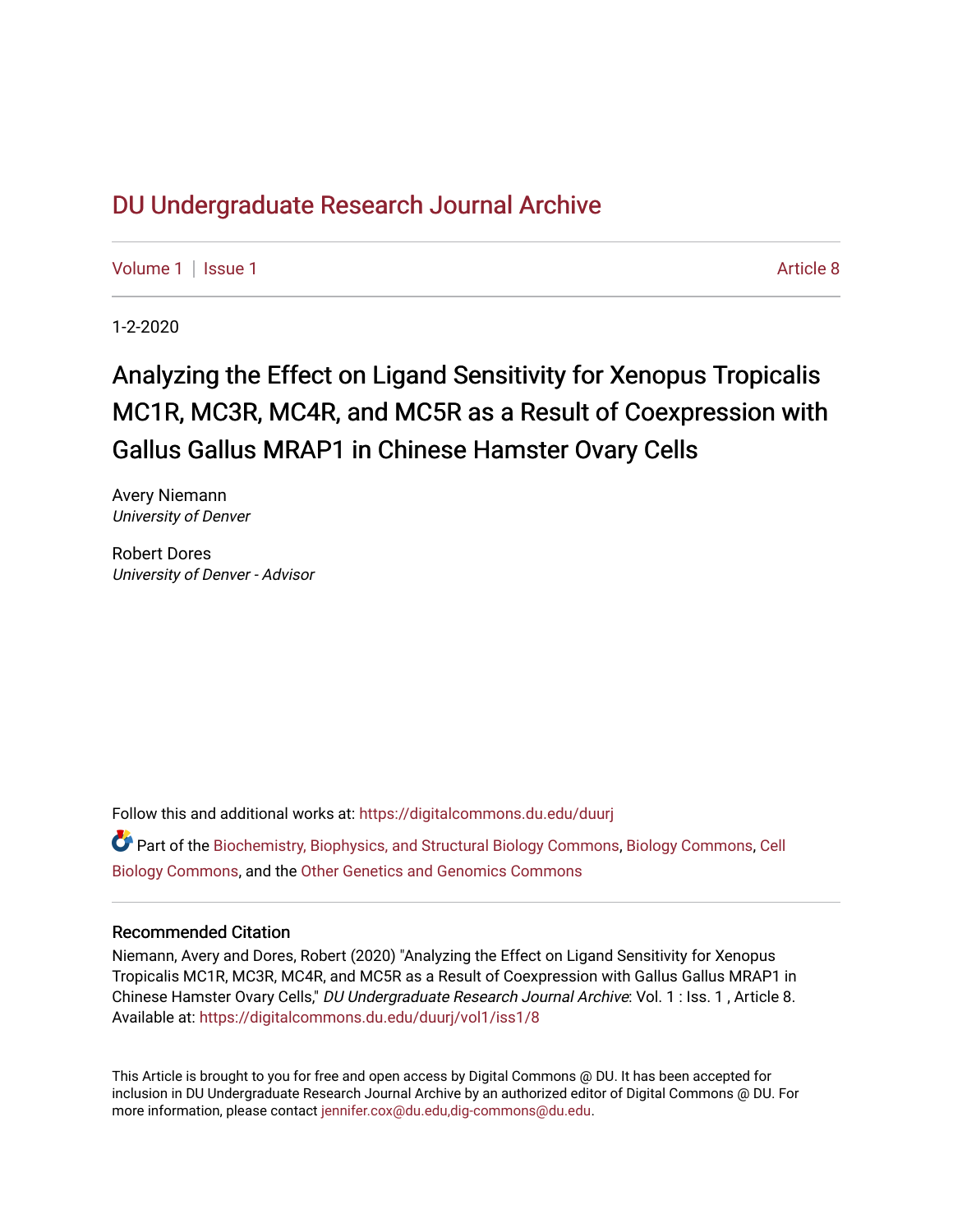## Analyzing the Effect on Ligand Sensitivity for Xenopus Tropicalis MC1R, MC3R, MC4R, and MC5R as a Result of Coexpression with Gallus Gallus MRAP1 in Chinese Hamster Ovary Cells

## **Abstract**

Some melanocortin receptors and the accessory protein MRAP1 have been found to interact in novel ways when co-expressed in the same cells following stimulation with either ACTH (1-24) or αMSH. These interactions have been seen for mammalian, bird, and some bony fish melanocortin receptors. Such analysis has not been done yet on the amphibian melanocortin receptors, MC1R, MC3R, MC4R, and MC5R. To this end, this study was done on the effects regarding ligand sensitivity for ACTH (1-24) and αMSH, when the MC1R, MC3R, MC4R, and MC5R paralogs of the amphibian, Xenopus tropicalis were expressed in Chinese Hamster Ovary cells either in the presence of absence of Gallus gallus (c) MRAP1. Based on previous studies on human MC1R, MC3R, MC4R, and MC5R, the expectation was that the sensitivity to stimulation by  $\alpha$ MSH would be lower for all the X. tropicalis receptors. However, for every X. tropicalis receptor tested, co-expression with cMRAP1 had no negative or positive effect on sensitivity to stimulation by xtαMSH. In a similar manner co-expression of xtMC1R, MC3R, or MC5R with cMRAP1 had no effect, positive or negative, on stimulation with xtACTH(1-24). However, co-expression of xtMC4R with cMRAP1 did lower sensitivity to stimulation by xtACTH (1-24) in a statistically significant manner. To date, this type of negative interaction between an MC4R ortholog and an MRAP1 ortholog has not been reported for other vertebrates.

### Publication Statement

Copyright held by the author. User is responsible for all copyright compliance.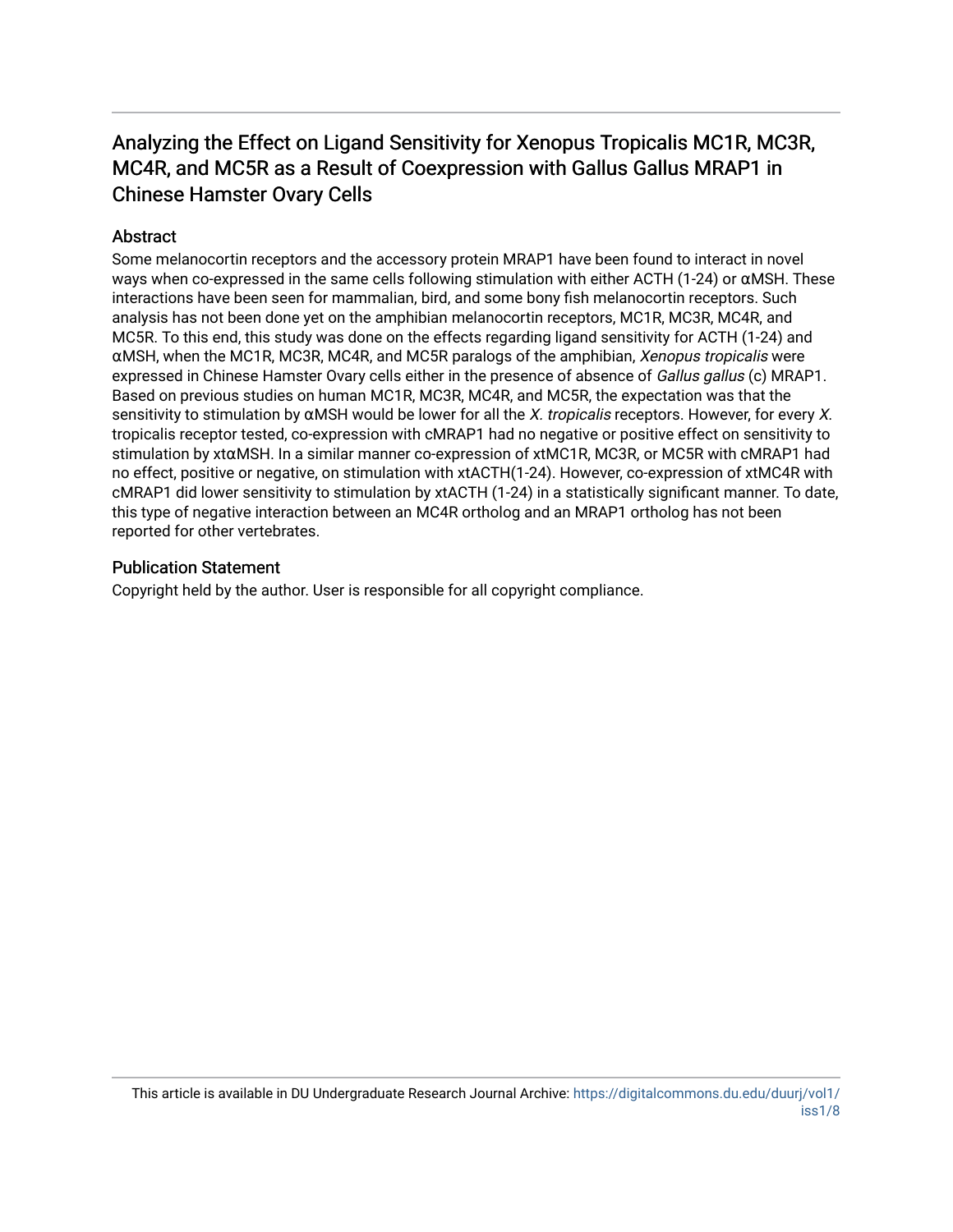# **Analyzing the effect on ligand sensitivity for** *Xenopus tropicalis* **MC1R, MC3R, MC4R, and MC5R as a result of coexpression with** *Gallus gallus* **MRAP1 in Chinese Hamster ovary cells**

Avery Niemann<sup>1</sup>, Robert Dores<sup>2</sup> 1Student Contributor, University of Denver 2Advisor, Department of Biology, University of Denver

#### **Abstract**

Some melanocortin receptors and the accessory protein MRAP1 have been found to interact in novel ways when co-expressed in the same cells following stimulation with either ACTH (1-24) or *α*MSH. These interactions have been seen for mammalian, bird, and some bony fish melanocortin receptors. Such analysis has not been done yet on the amphibian melanocortin receptors, MC1R, MC3R, MC4R, and MC5R. To this end, this study was done on the effects regarding ligand sensitivity for ACTH (1-24) and *α*MSH, when the MC1R, MC3R, MC4R, and MC5R paralogs of the amphibian, *Xenopus tropicalis* were expressed in Chinese Hamster Ovary cells either in the presence of absence of *Gallus gallus* (c) MRAP1. Based on previous studies on human MC1R, MC3R, MC4R, and MC5R, the expectation was that the sensitivity to stimulation by *α*MSH would be lower for all the X. tropicalis receptors. However, for every *X. tropicalis* receptor tested, co-expression with cMRAP1 had no negative or positive effect on sensitivity to stimulation by xt*α*MSH. In a similar manner co-expression of xtMC1R, MC3R, or MC5R with cMRAP1 had no effect, positive or negative, on stimulation with xtACTH(1-24). However, co-expression of xtMC4R with cMRAP1 did lower sensitivity to stimulation by xtACTH (1-24) in a statistically significant manner. To date, this type of negative interaction between an MC4R ortholog and an MRAP1 ortholog has not been reported for other vertebrates.

#### **1 INTRODUCTION**

Melanocortin receptors are a family of G-protein coupled receptors (GPCR) that are only present in chordates. There are 5 receptors: melanocortin-1 receptor (MC1R), melanocortin-2 receptor (MC2R), melanocortin-3 receptor (MC3R), melanocortin-4 receptor (MC4R), and melanocortin-5 receptor (MC5R)<sup>1</sup>. Melanocortin receptors are activated by melanocortin related peptides such as adrenocorticotropin (ACTH), alpha-melanocyte stimulating hormone (*α*MSH), betamelanocyte stimulating hormone (*β*MSH), and gammamelanocyte stimulating hormone (*γ*MSH). These peptides are derived from the precursor, proopiomelanocortin (POMC) that is made in the pituitary<sup>2</sup>. In mammals, the POMC gene is expressed in cells of the anterior pituitary. ACTH is a major melanocortin end product for these cells. However, the pituitary anterior lobe corticotrophs and the intermediate lobe melanotrophs that express POMC have *α*MSH, *β*MSH, and *γ*MSH as major melanocortin end products.

In mammals, MC1R is involved in influencing pig-

mentation. MC2R is involved in the production of glucocorticoids from cells of the adrenal cortex. The MC3R and MC4R influence metabolic rate and feeding behaviors in the central nervous system. MC5R regulates secretions by the exocrine glands. Melanocortin receptors have also been identified with similar functions in the major groups of jawed vertebrates (i.e. cartilaginous fishes, bony fishes, amphibians, reptiles, birds, and mammals)<sup>1</sup>. This study focuses on the melanocortin receptors found in the genome of the amphibian *Xenopus tropicalis*. An analysis of the genome database of the *X. tropicalis* reveals all 5 melanocortin receptors are present in *X. tropicalis* genome<sup>3</sup>.

Previous studies on the *X. tropicalis* MC2R indicate that it is comparable with the mammalian ortholog MC2R. MC2R requires co-expression with melanocortin receptor accessory protein 1 (MRAP1) for functional expression<sup>4</sup>. Like the mammalian MC2R ortholog, *X. tropicalis* MC2R can be activated with ACTH, but not by an MSH-sized melanocortin peptide<sup>4</sup>. However, in order for functional expression of *X. tropicalis* MC2R in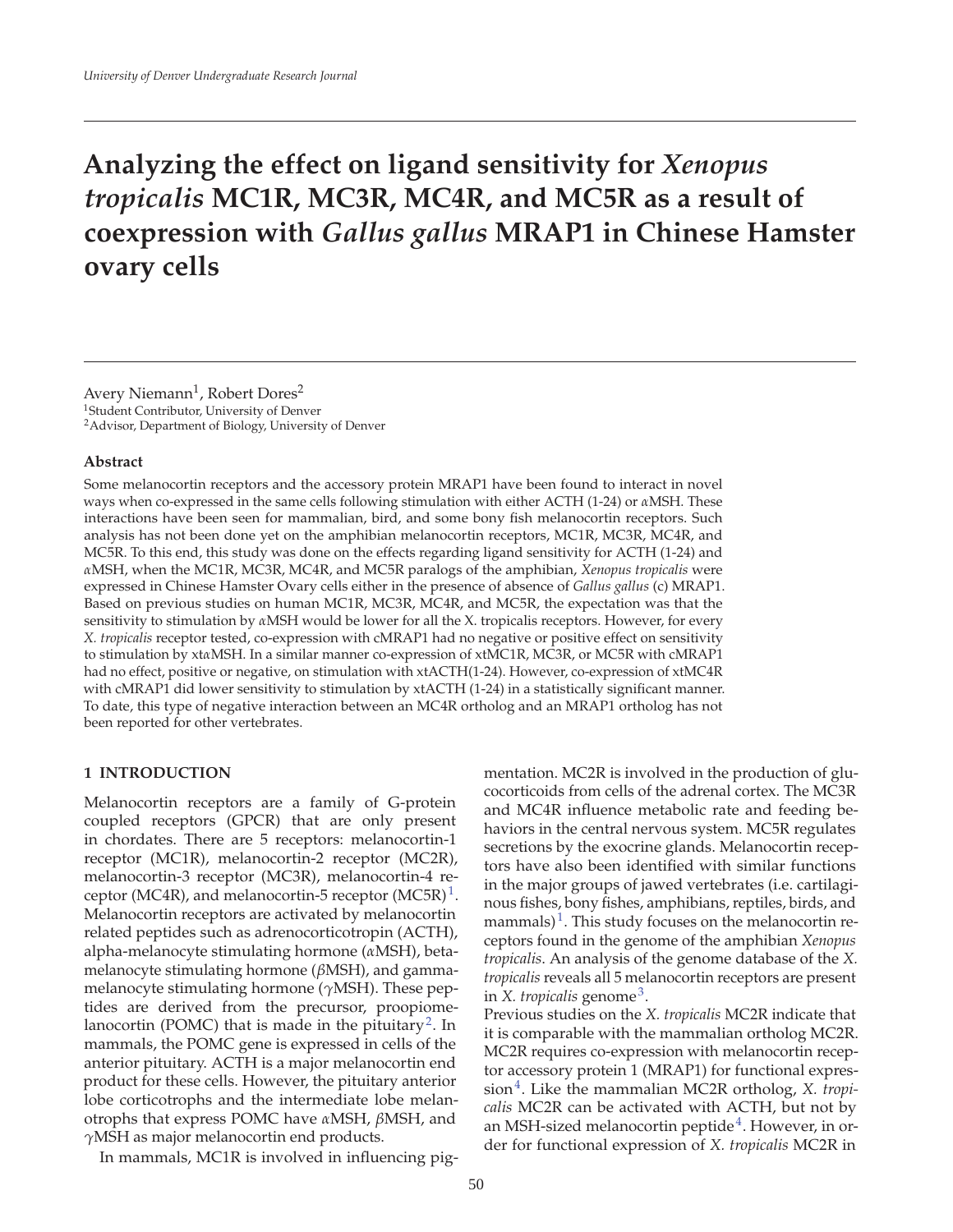Chinese Hamster cells (CHO), the receptor must be coexpressed with mammalian MRAP1 $4$ or an MRAP ortholog from chicken (*Gallus gallus*) 5. To date, an MRAP1 ortholog has not been detected in the genome database of *X. tropicalis* 3.

The absence of an MRAP1 ortholog can be explained by an incomplete genome project or the use of another accessory protein $6$ . There are very few studies on vertebrates. Our understanding of the absence of an MRAP1 ortholog can be furthered by examining the effects of MRAP1 on *X. tropicalis* melanocortin receptors. The purpose of this study is to observe how the co-expression with a tetrapod MRAP1 affects the ligand sensitivity of *X. tropicalis* MC1R, MC3R, MC4R, MC5R. xtMC2R was excluded since its activation has been shown to be dependent on the expression of MRAP1 $^7$ . An earlier study done on human MC1R, MC3R, MC4R, and MC5R coexpression with MRAP1 $8$  found that co-expression with MRAP1 lowered sensitivity to stimulation with [Nle4- D-Phe7]-alpha-melanocyte stimulating hormone, the synthetic analog for *α*MSH, for all 4 human receptors. However, this research did not examine the impacts of co-expression with ACTH. The operating assumptions of the research were that *X. tropicalis* MC1R, MC3R, MC4R, and MC5R (xtMC1R, xtMC3R, xtMC4R, and xtMC5R) when stimulated with a form of *X. tropicalis α*MSH, xt*α*MSH, in the presence of cMRAP1 would respond in a manner similar to what was seen in the human melanocortin study. In addition, it was assumed that co-expression with cMRAP1 would not affect receptors with stimulated with *X. tropicalis* ACTH (1-24).

#### **2 METHODS**

#### **2.1 DNA Constructs**

The cDNA sequences of xtMC1R, xtMC3R, xtMC4R, xtMC5R were obtained from *X. tropicalis* genome database<sup>3</sup>. The cDNA sequence of cMRAP1 was obtained from the *G. gallus* genome database<sup>3</sup>. Each cDNA was synthesized by GenScript (Piscataway, NJ) and inserted into a pcDNA3.1+ vector. The cAMP reporter gene construct CRE-Luciferase<sup>9</sup> was provided by Dr. Patricia Hinkle (University of Rochester, NY).

#### **2.2 Tissue Culture**

Chinese Hamster Ovary (CHO) cells (ATCC, Manassas, VA) were grown in Kaighn's Modification of Ham's F12K media (ATCC) supplemented with 10% fetal bovine serum, 100unit/ml penicillin, 100*μ*g/ml streptomycin, 100*μ*g/ml normocin, and maintained in a humidified incubator with 95% air and 5%  $CO<sup>2</sup>$  at 37°C. When CHO cells reached 80% confluence, the cells were split into subcultures using 0.05% trypsin/0.53mM EDTA.

#### **2.3 ACTH Analog Peptides**

*X. tropicalis* (xt) ACTH (1-24) and *X. tropicalis α*MSH (*α*-melanocyte-stimulating hormone) were purchased from New England Peptides (Gardiner, MA). For the cAMP-reporter gene assay, xtACTH (1-24) was used to stimulate transfected cells at concentrations ranging from 10−<sup>12</sup> M to 10−<sup>6</sup> M. xt*α*MSH was used at concentrations ranging from  $10^{-12}$ M to  $10^{-6}$ M.

#### **2.4 cAMP-Reporter Gene Assay**

For the cAMP-reporter gene assay $4$ , 3.0×106 CHO cells were transiently co-transfected with a xtMCR cDNA construct either alone or with *G. gallus* (c)MRAP1 cDNA construct, and the CRE-Luciferase cDNA construct (2*μ*g each) using the Amaxa Cell Line Nucleofector II system (Lonza, Portsmouth, NH) utilizing the Solution T transfection kit and program U-23 as recommended by the company. After a 10-minute post-transfection recovery period, cells were then seeded in a white 96-well plate at a final density of  $1\times105$  cells/well. 48 hours after transfection, cells were stimulated with concentrations of xtACTH (1-24) or xt*α*MSH diluted in serum-free CHO media for 4 hours at 37°C. Following the incubation period, the stimulating media was removed, and the luciferase substrate reagent, Bright GLO (Promega, Madison, WI), was applied to the wells for a 5-minute incubation period at room temperature. Luminescence was immediately measured using a Bio-Tek Synergy HTX plate reader (Winooski, VT). To determine the background levels of cAMP production, a set of transfected CHO cells were stimulated with serum free CHO media for the 4-hour incubation period, and the average background luminescence reading for these control wells was subtracted from the ligand-stimulated luminescence readings. The dose response curves for the stimulated cells were analyzed using the Michaelis-Menton equation to obtain *EC*<sub>50</sub> values. All assays were done in triplicate. The data were plotted using the Kaleidograph software (www.synergy.com).

#### **2.5 Statistical Analysis**

Data points are expressed as the mean + standard error of the mean  $(n = 3)$ . Statistical differences between the *EC*<sup>50</sup> value of the xtMCR positive control and the xtMCR co-expressed with cMRAP1 were evaluated using one-way ANOVA followed by Tukey's multicomparison test using GraphPad Prism 2 (GraphPad Software Inc, La Jolla, CA, USA) for equal variance. Significance was set at  $P \leq 0.05$ .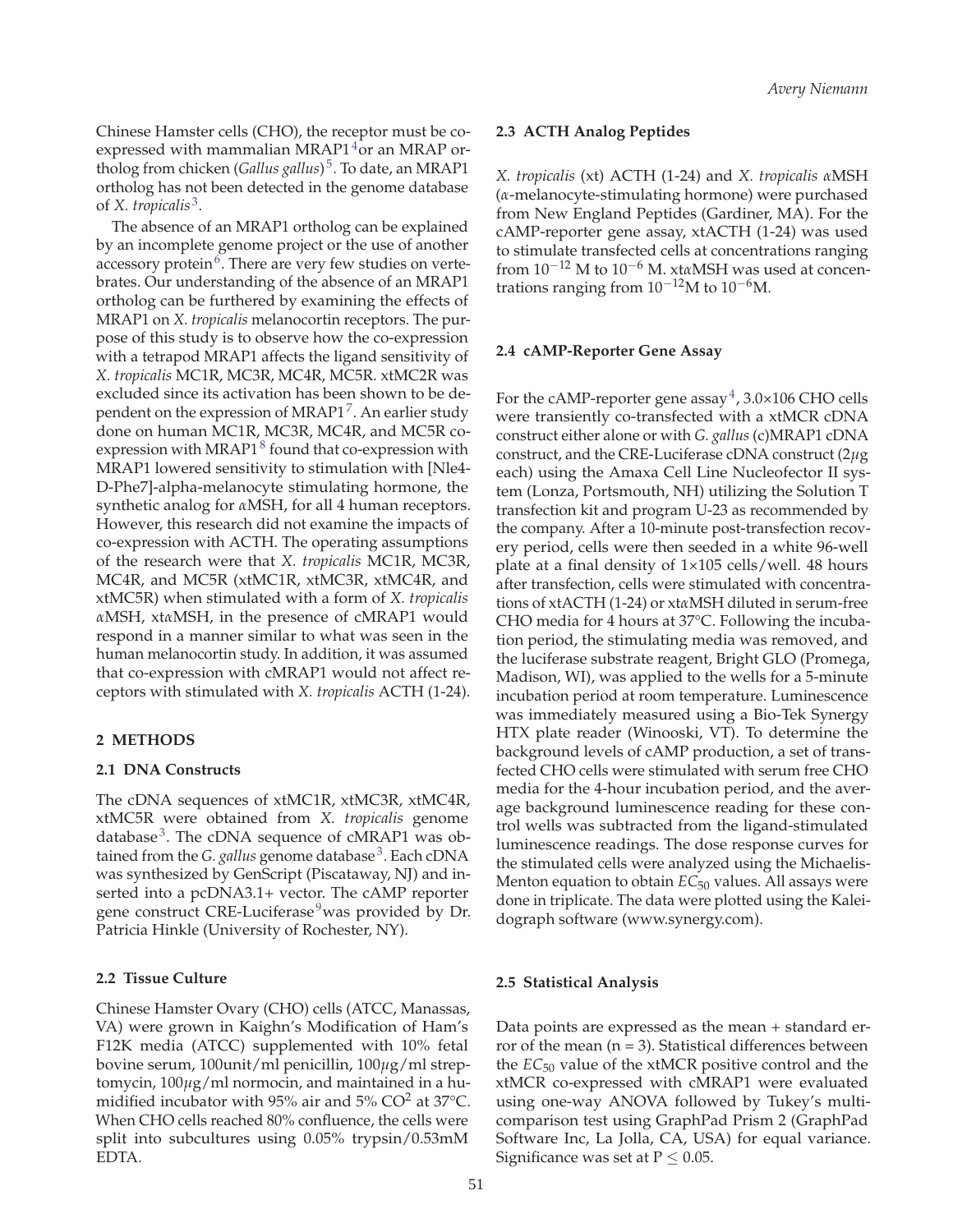#### **3 RESULTS**

The results from the expression of *X. tropicalis* MC1R, MC3R, MC4R, and MC5R are depicted in Figure 1. The receptors were expressed in either the presence or absence of cMRAP1. The cells were then stimulated with xtACTH (1-24) or xt*α*MSH to determine if cMRAP1 influences sensitivity of the melanocortin receptors for stimulation by these hormones. All *EC*<sub>50</sub> values can also be found in Table 1, and all P Values from One-Way ANOVA Analysis can be found in 2.



**Figure 1.** Expression of xtMC1R in the presence or absence of cM-RAP1. As described in Methods, xtMC1R was expressed in CHO cells either in the presence or absence of cMRAP1, and transfected cells were stimulated in either xtACTH(1-24) or xt*α*MSH as described in METHODS. *EC*<sup>50</sup> values appear in (Table 1), and the results of statistical analysis appear in (Table 2).



#### **3.1 Coexpression of xtMC3R with cMRAP1**

The cells expressed xtMC3R with or without cMRAP1 and were stimulated by xtACTH or xt*α*MSH (Figure 2). The *EC*<sup>50</sup> values can be found in (Table 1). A One-Way ANOVA Analysis of variance did not find the results statistically significant for either hormone (Table 2).



**Figure 3.** Expression of xtMC3R in the presence or absence of cM-RAP1. As described in Methods, xtMC1R was expressed in CHO cells either in the presence or absence of cMRAP1, and transfected cells were stimulated in either xtACTH(1-24) or xt*α*MSH as described in METHODS. *EC*<sup>50</sup> values appear in Table 1, and the results of statistical analysis appear in Table 2.

#### **3.2 Coexpression of xtMC5R with cMRAP1**

In Figure 4, the cells expressed xtMC5R with or without cMRAP1 and were stimulated by xtACTH or xt*α*MSH. The *EC*<sub>50</sub> values can be found in Table 1. A One-Way ANOVA Analysis of variance did not find the results statistically significant for either hormone (Table 2).



**Figure 2.** Expression of xtMC3R in the presence or absence of cM-RAP1. As described in Methods, xtMC1R was expressed in CHO cells either in the presence or absence of cMRAP1, and transfected cells were stimulated in either xtACTH(1-24) or xt*α*MSH as described in METHODS. *EC*<sup>50</sup> values appear in (Table 1), and the results of statistical analysis appear in (Table 2).

**Figure 4.** Expression of xtMC3R in the presence or absence of cM-RAP1. As described in Methods, xtMC1R was expressed in CHO cells either in the presence or absence of cMRAP1, and transfected cells were stimulated in either xtACTH(1-24) or xt*α*MSH as described in METHODS. *EC*<sup>50</sup> values appear in Table 1, and the results of statistical analysis appear in Table 2.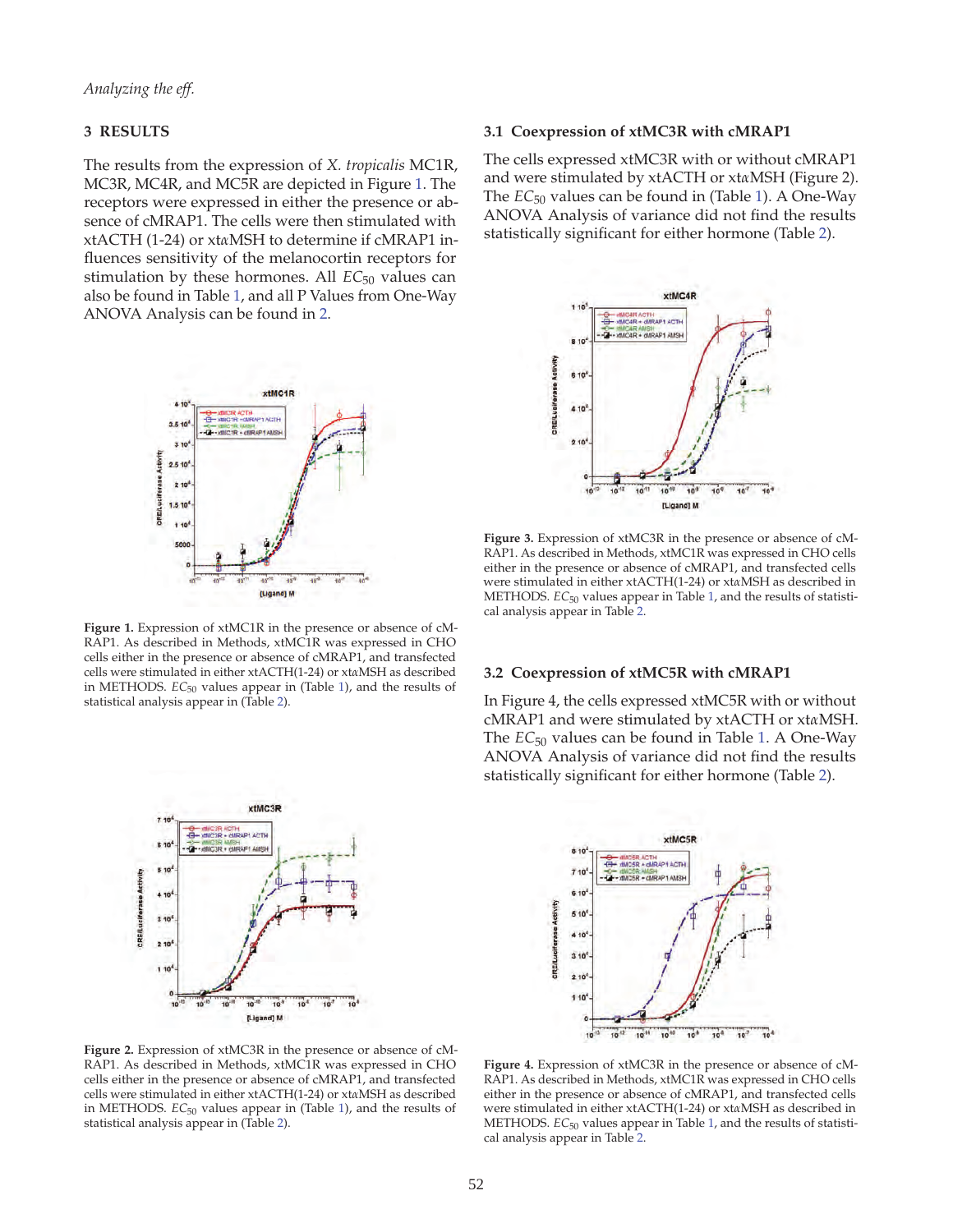| Receptor | xtACTH or     | Receptor with or | $EC_{50}$ Value (M)                           |
|----------|---------------|------------------|-----------------------------------------------|
|          | xtαMSH        | without cMRAP1   |                                               |
| xtMC1R   | <b>xtACTH</b> | xtMC1R           | $1.9x10^{-9} \pm 2.6x10^{-10}$                |
|          |               | xtMC1R+cMRAP1    | $2.1x10^{-9} \pm 7.0x10^{-10}$                |
|          | xtαMSH        | $x$ tMC1R        | $8.2 \times 10^{-10} \pm 3.3 \times 10^{-10}$ |
|          |               | xtMC1R+cMRAP1    | $1.5x10^{-9} \pm 6.7x10^{-10}$                |
| xtMC3R   | <b>xtACTH</b> | $x$ tMC1R        | $8.\overline{6x10^{-11} \pm 2.5x10^{-11}}$    |
|          |               | $xtMC1R+cMRAP1$  | $5.7 \times 10^{-11} \pm 8.4 \times 10^{-12}$ |
|          | xtαMSH        | $x$ tMC1R        | $7.4 \times 10^{-11} \pm 1.7 \times 10^{-11}$ |
|          |               | xtMC1R+cMRAP1    | $9.8 \times 10^{-11} \pm 2.2 \times 10^{-11}$ |
| xtMC4R   | <b>xtACTH</b> | $x$ tMC1R        | $7.2 \times 10^{-10} \pm 1.3 \times 10^{-10}$ |
|          |               | $xtMC1R+cMRAP1$  | $1.3 \times 10^{-8} \pm 5.9 \times 10^{-10}$  |
|          | xtαMSH        | $x$ tMC1R        | $2.3 \times 10^{-9} \pm 4.4 \times 10^{-9}$   |
|          |               | $xtMC1R+cMRAP1$  | $1.0x10^{-8} \pm 4.4x10^{-9}$                 |
| xtMC5R   | <b>xtACTH</b> | $x$ tMC1R        | $3.6 \times 10^{-10} \pm 2.5 \times 10^{-10}$ |
|          |               | $xtMC1R+cMRAP1$  | $9.6 \times 10^{-12} \pm 8.8 \times 10^{-12}$ |
|          | xtαMSH        | xtMC1R           | $2.8 \times 10^{-9} \pm 2.8 \times 10^{-9}$   |
|          |               | xtMC1R+cMRAP1    | $4.0x10^{-9} \pm 3.3x10^{-9}$                 |

**Table 1** *EC*<sup>50</sup> values for xtMC1R, xtMC3R, xtMC4R, and xtMC5R with or without cMRAP1 and xtACTH or xt*α*MSH

**Table 2** P Values from a One-Way ANOVA Analysis.

| Receptor  | Comparison                                                | P Value |
|-----------|-----------------------------------------------------------|---------|
|           | MC1R vs MC1R+cMRAP1                                       | 0.85    |
| xtMC1R    | stimulated with xtACTH(1-24)                              |         |
|           | MC <sub>1</sub> R vs MC <sub>1</sub> R+cMRAP <sub>1</sub> | 0.69    |
|           | stimulated with xtaMSH                                    |         |
|           | MC <sub>1</sub> R alone stimulated with                   | 0.99    |
|           | $xtACTH(1-24)$ vs $xtaMSH$                                |         |
|           | MC3R vs MC3R+cMRAP1                                       | 0.76    |
| xtMC3R    | stimulated with xtaACTH                                   |         |
|           | $(1-24)$                                                  |         |
|           | MC3R vs MC3R+cMRAP1                                       | 0.47    |
|           | stimulated with xtaMSH                                    |         |
|           | MC <sub>3</sub> R alone stimulated with                   | 0.99    |
|           | $xtACTH(1-24)$ vs $xtaMSH$                                |         |
|           | MC4R va MC4R+cMRAP1                                       | 0.006   |
| $x$ tMC4R | stimulated with xtACTH(1-24)                              |         |
|           | MC4R vs MC4R++cMRAP1                                      | 0.09    |
|           | stimulated with xtaMSH                                    |         |
|           | MC4R alone stimulated with                                | 0.94    |
|           | xtACTH(1-24) vs xtaMSH                                    |         |
|           | MC5R vs MC5R+cMRAP1                                       | 0.49    |
| xtMC5R    | stimulated with xtACTH(1-24)                              |         |
|           | MC5R vs MC5R+cMRAP1                                       | 0.99    |
|           | stimulated with xtaMSH                                    |         |
|           | MC5R alone stimulated with                                | 0.51    |
|           | $xtACTH(1-24)$ vs $xtaMSH$                                |         |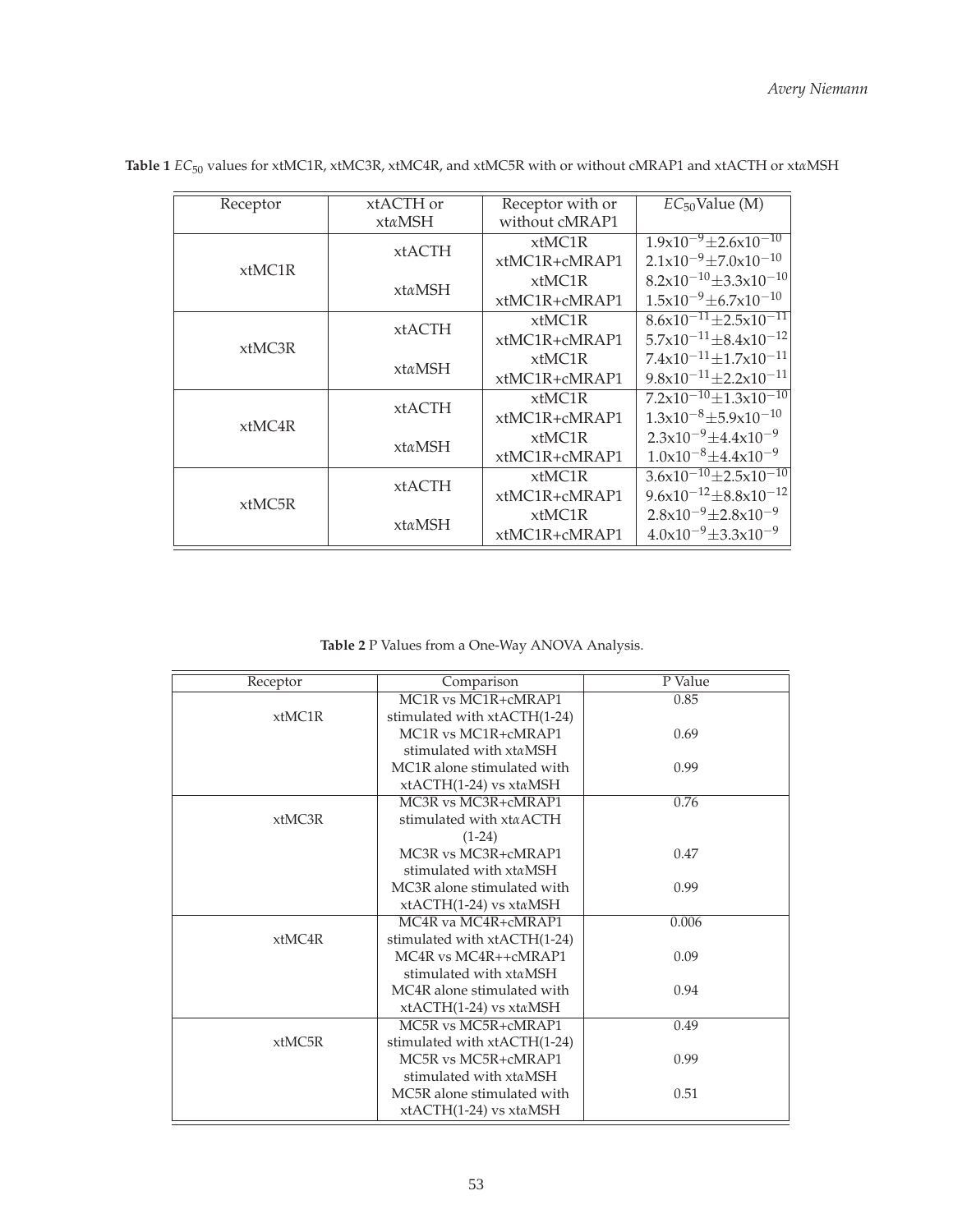#### **4 DISCUSSION**

The purpose of this study was to see how co-expression with a tetrapod MRAP1 affects the ligand sensitivity of *X. tropicalis* MC1R, MC3R, MC4R, MC5R. An earlier study conducted on human MC1R, MC3R, MC4R, and MC5R co-expression with MRAP1 $\textdegree$  demonstrated that co-expression with MRAP1 lowered sensitivity to stimulation with NDM-MSH for all 4 human receptors. However, this research did not examine the effect of co-expression following stimulation with ACTH. It was hypothesized that stimulation of *X. tropicalis* MC1R, MC3R, MC4R, and MC5R with a form of xt*α*MSH in the presence of cMRAP1 would result in a response similar to that of human melanocortin study. We further hypothesized that co-expression with cMRAP1 would not affect receptors with xtACTH (1-24).

When mouse MRAP1 is co-expressed with human MC5R in CHO cells, the receptor is glycosylated but remains concentrated at the endoplasmic reticulum in the cell<sup>7</sup>. This research was corroborated by several other studies and demonstrated that MC2R activation is dependent on the co-expression of MRAP1. When MRAP1 is not co-expressed, MC2R remains trapped in the endoplasmic reticulum<sup>7;10</sup>. For this reason, MC2R was excluded from this study. However, unlike human MC5R, the activation of xtMC5R by ACTH (1-24) is not affected by co-expression with cMRAP1, and presumably there was no negative effect on the trafficking of xtMC5R to the plasma membrane(Figure 3).

In a different study, chicken melanocortin receptors (cMC2R, cMC3R, cMC4R, cMC5R) were transfected into CHO cells with chicken MRAP1 or MRAP2. *α*MSH was not used for stimulation due to the fact that avian pituitaries only have corticotropic cells and lack an intermediate lobe<sup>11</sup>. cMC2R again required the co-expression of cMRAP1<sup>11</sup>. cMC3R had no statistical change in sensitivity, while both MC4R and MC5R experienced an increase in sensitivity to ACTH with the co-expression of cMRAP1<sup>11</sup>. Studies on the co-expression of MRAP1 with melanocortin receptors have been primarily limited to humans, chickens, and mice. Since other studies on vertebrates have been limited, this study was done on the amphibian, *X. tropicalis* as a MRAP1 ortholog has not been found in its genome.

Our research showed no statistically significant shift for MC1R, MC3R, or MC5R sensitivity to ACTH. However, a one-way analysis of variance found that the comparison of MC4R vs. MC4R + cMRAP1 stimulated with xtACTH (1-24) to be statistically significant with a P Value of 0.006. Previous research is limited to studies on the interaction between human or mouse MC4R and human or mouse MRAP2. In a study on the interaction between human MC4R and human MRAP2, it was found that human MRAP2 negatively affected trafficking of the receptor to the plasma membrane and its

activation with NDP-MSP<sup>8</sup>. Studies on mouse MC4R found that coexpression with MRAP2 increased sensitivity to mouse  $\alpha$ MSH stimulation<sup>12</sup>. Hence, it would appear that co-expression of xtMC4R and MRAP1 may be an interaction that is unique to amphibians.

#### **5 ACKNOWLEDGEMENTS**

This research was supported by the Long Research fund. I am grateful to Perry Davis for her assistance, and to Dr. Dores for his guidance in this project.

#### **6 EDITOR'S NOTES**

This work was adapted from a senior thesis and has been condensed for publication. Contact DUURJ staff for the full publication.

#### **REFERENCES**

- [1] Cone, R. D. Studies on the physiological functions of the melanocortin system (2006).
- [2] Sundström, G., Dreborg, S. & Larhammar, D. Concomitant duplications of opioid peptide and receptor genes before the origin of jawed vertebrates. *PLoS ONE* (2010).
- [3] Ensembl Genome Browser.
- [4] Liang, L., Reinick, C., Angleson, J. K. & Dores, R. M. Evolution of melanocortin receptors in cartilaginous fish: Melanocortin receptors and the stress axis in elasmobranches (2013).
- [5] Davis, P., Franquemont, S., Liang, L., Angleson, J. K. & Dores, R. M. Evolution of the melanocortin-2 receptor in tetrapods: Studies on Xenopus tropicalis MC2R and Anolis carolinensis MC2R (2013).
- [6] Dores, R. M. Hypothesis and Theory: Revisiting Views on the Co-evolution of the Melanocortin Receptors and the Accessory Proteins, MRAP1 and MRAP2. *Frontiers in Endocrinology* (2016).
- [7] Sebag, J. A. & Hinkle, P. M. Opposite effects of the melanocortin-2 (MC2) receptor accessory protein MRAP on MC2 and MC5 receptor dimerization and trafficking. *Journal of Biological Chemistry* (2009).
- [8] Chan, L. F. *et al.* MRAP and MRAP2 are bidirectional regulators of the melanocortin receptor family. *Proceedings of the National Academy of Sciences of the United States of America* (2009).
- [9] Chepurny, O. G. & Holz, G. G. A novel cyclic adenosine monophosphate-responsive luciferase reporter incorporating a nonpalindromic cyclic adenosine monophosphate response element provides optimal performance for use in G proteincoupled receptor drug discovery efforts. *Journal of Biomolecular Screening* (2007).